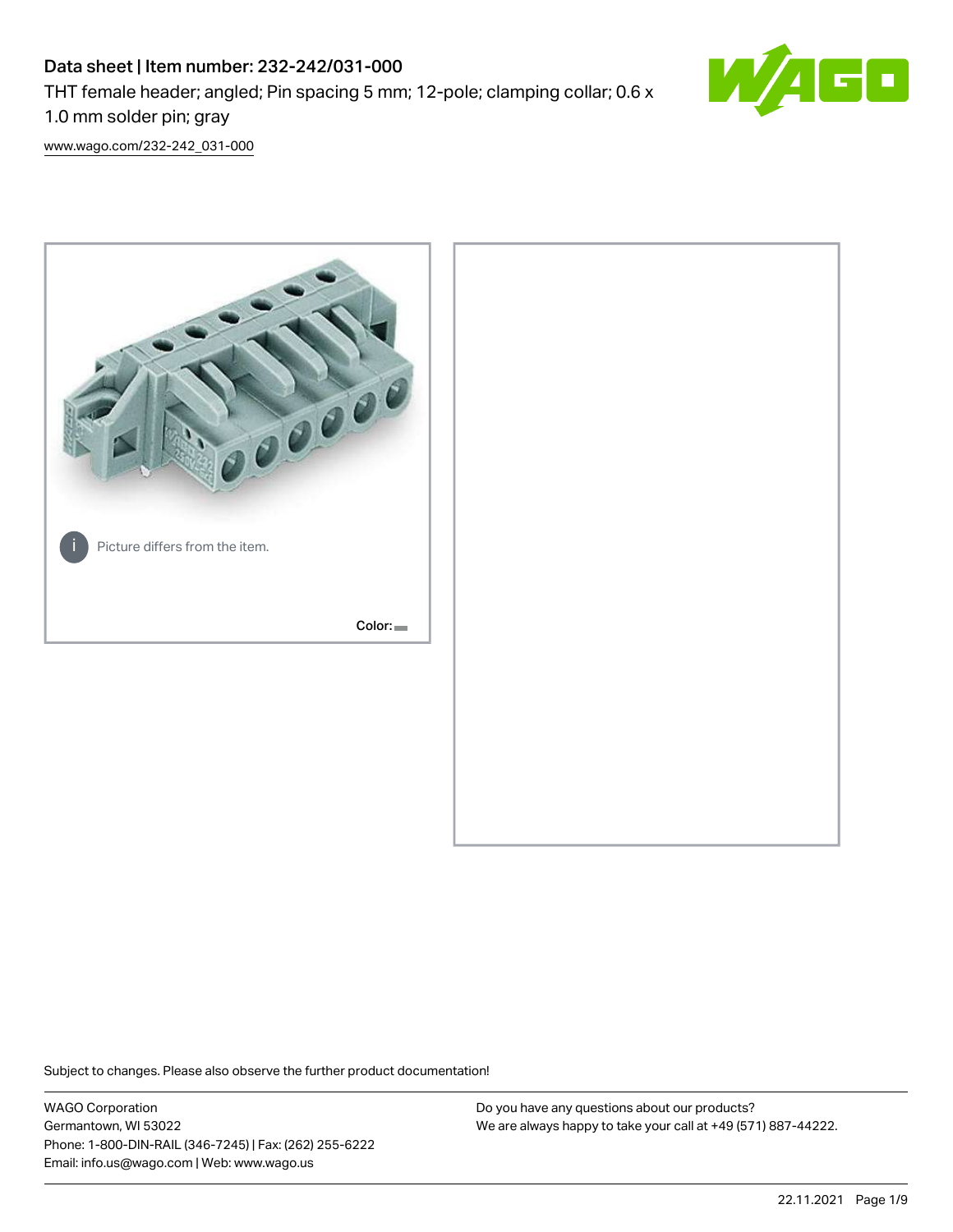

Dimensions in mm

L = pole no. x pin spacing

 $L_1 = L + 3$  mm

 $L_2 = L + 8.8$  mm

 $L_3 = L + 14.8$  mm

2- to 3-pole female connectors – one latch only

### Item description

**Horizontal or vertical PCB mounting via straight or angled solder pins** 

Subject to changes. Please also observe the further product documentation! For board-to-board and board-to-wire connections

WAGO Corporation Germantown, WI 53022 Phone: 1-800-DIN-RAIL (346-7245) | Fax: (262) 255-6222 Email: info.us@wago.com | Web: www.wago.us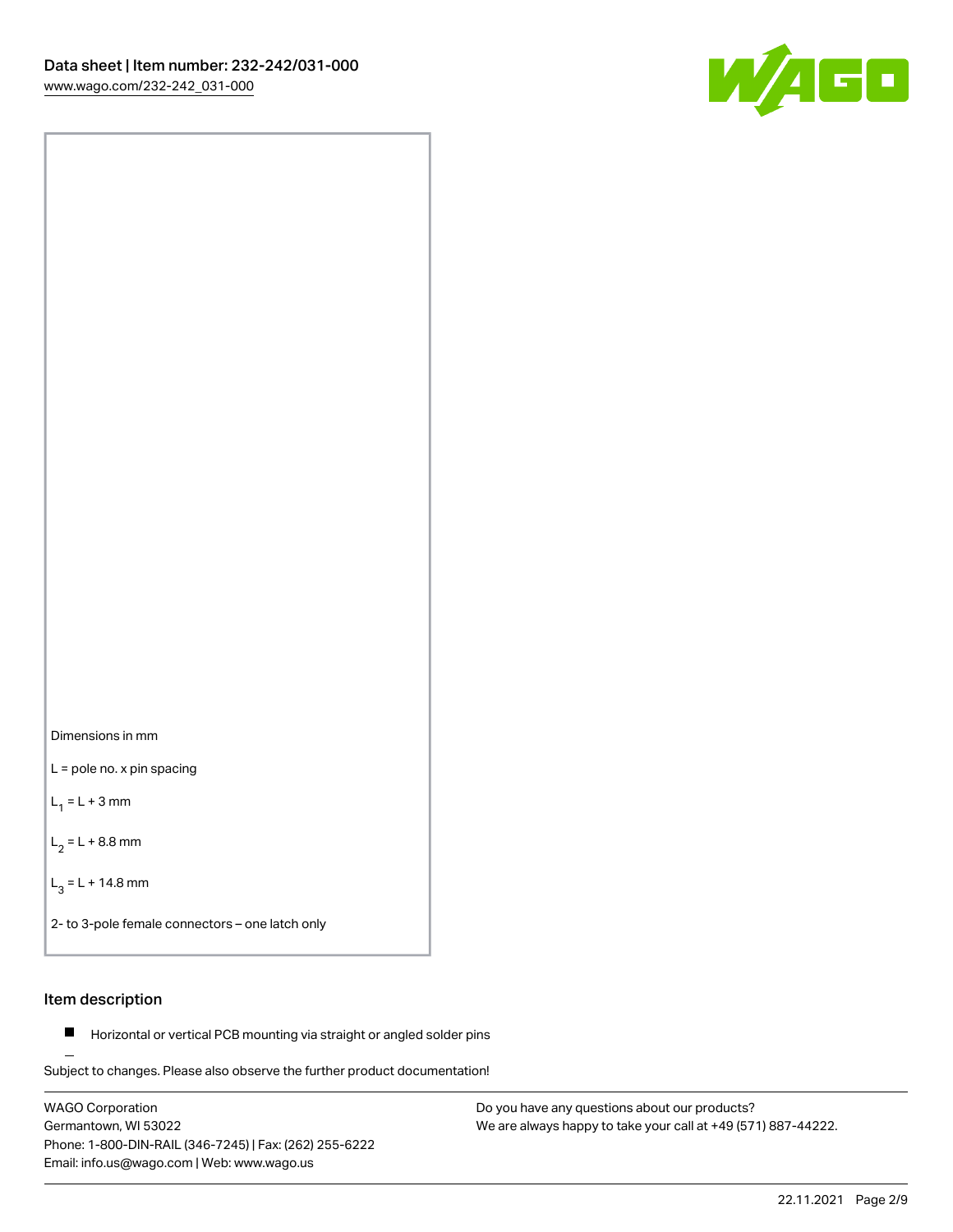

- For board-to-board and board-to-wire connections
- $\blacksquare$ Touch-proof PCB outputs
- $\blacksquare$ Easy-to-identify PCB inputs and outputs
- $\blacksquare$ With coding fingers

### Data **Notes**

| Safety information 1 | The <i>MCS – MULTI CONNECTION SYSTEM</i> includes connectors<br>without breaking capacity in accordance with DIN EN 61984. When<br>used as intended, these connectors must not be connected<br>/disconnected when live or under load. The circuit design should<br>ensure header pins, which can be touched, are not live when<br>unmated. |
|----------------------|--------------------------------------------------------------------------------------------------------------------------------------------------------------------------------------------------------------------------------------------------------------------------------------------------------------------------------------------|
| Variants:            | Other pole numbers<br>3.8 mm pin projection for male headers with straight solder pins<br>Gold-plated or partially gold-plated contact surfaces<br>Other versions (or variants) can be requested from WAGO Sales or<br>configured at https://configurator.wago.com/                                                                        |

# Electrical data

### IEC Approvals

| Ratings per                 | IEC/EN 60664-1                                                        |
|-----------------------------|-----------------------------------------------------------------------|
| Rated voltage (III / 3)     | 320 V                                                                 |
| Rated surge voltage (III/3) | 4 <sub>k</sub> V                                                      |
| Rated voltage (III/2)       | 320 V                                                                 |
| Rated surge voltage (III/2) | 4 <sub>k</sub> V                                                      |
| Nominal voltage (II/2)      | 630 V                                                                 |
| Rated surge voltage (II/2)  | 4 <sub>kV</sub>                                                       |
| Rated current               | 12A                                                                   |
| Legend (ratings)            | $(III / 2)$ $\triangle$ Overvoltage category III / Pollution degree 2 |

### UL Approvals

| Approvals per                  | UL 1059 |
|--------------------------------|---------|
| Rated voltage UL (Use Group B) | 300 V   |
| Rated current UL (Use Group B) | 15 A    |
| Rated voltage UL (Use Group D) | 300 V   |
| Rated current UL (Use Group D) | 10 A    |

| <b>WAGO Corporation</b>                                | Do you have any questions about our products?                 |
|--------------------------------------------------------|---------------------------------------------------------------|
| Germantown, WI 53022                                   | We are always happy to take your call at +49 (571) 887-44222. |
| Phone: 1-800-DIN-RAIL (346-7245)   Fax: (262) 255-6222 |                                                               |
| Email: info.us@wago.com   Web: www.wago.us             |                                                               |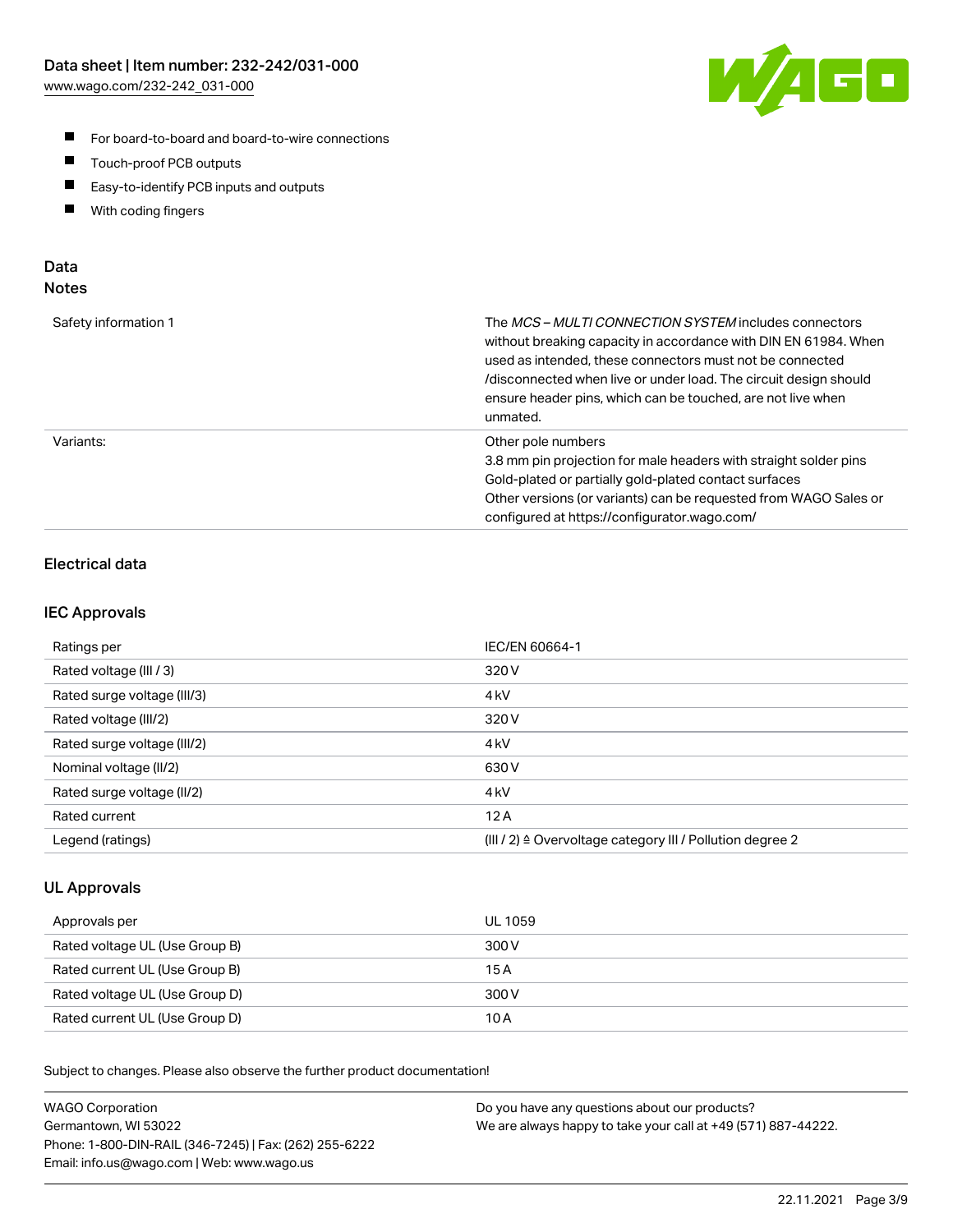

# Ratings per UL

| Rated voltage UL 1977                | COO V<br>ור |
|--------------------------------------|-------------|
| <b>Rated</b><br>UL 1977<br>curront l | _____       |

# CSA Approvals

| Approvals per                   | CSA   |
|---------------------------------|-------|
| Rated voltage CSA (Use Group B) | 300 V |
| Rated current CSA (Use Group B) | 15 A  |
| Rated voltage CSA (Use Group D) | 300 V |
| Rated current CSA (Use Group D) | 10 A  |

#### Connection data

| Total number of potentials |  |
|----------------------------|--|
| Number of connection types |  |
| Number of levels           |  |

#### Connection 1

|                 | $\sim$ |
|-----------------|--------|
| Number of poles |        |

# Physical data

| Pin spacing                          | 5 mm / 0.197 inch          |
|--------------------------------------|----------------------------|
| Width                                | 74.8 mm / 2.945 inch       |
| Height                               | 16.6 mm / 0.654 inch       |
| Height from the surface              | 11.6 mm / 0.457 inch       |
| Depth                                | 18.25 mm / 0.719 inch      |
| Solder pin length                    | 5 mm                       |
| Solder pin dimensions                | $0.6 \times 1$ mm          |
| Drilled hole diameter with tolerance | $1.3$ <sup>(+0.1)</sup> mm |

# Mechanical data

| Mounting type | Mounting flange                         |
|---------------|-----------------------------------------|
| Mounting type | Feed-through mounting<br>Panel mounting |

| <b>WAGO Corporation</b>                                | Do you have any questions about our products?                 |
|--------------------------------------------------------|---------------------------------------------------------------|
| Germantown, WI 53022                                   | We are always happy to take your call at +49 (571) 887-44222. |
| Phone: 1-800-DIN-RAIL (346-7245)   Fax: (262) 255-6222 |                                                               |
| Email: info.us@wago.com   Web: www.wago.us             |                                                               |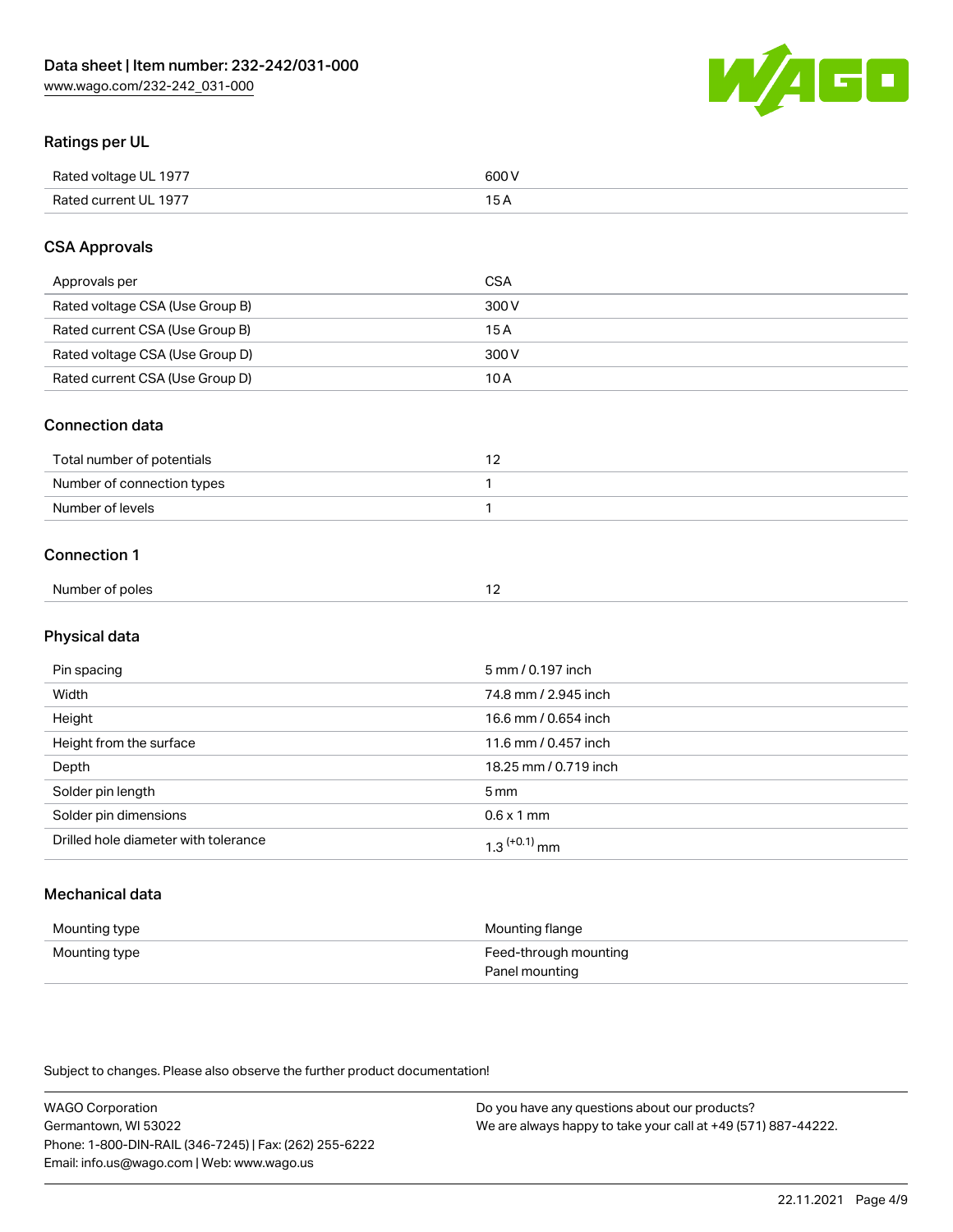

# Plug-in connection

| Contact type (pluggable connector) | Female header |
|------------------------------------|---------------|
| Connector (connection type)        | for PCB       |
| Mismating protection               | No            |
| Mating direction to the PCB        | 0°            |
| Locking of plug-in connection      | Without       |

# PCB contact

| PCB Contact                         | тнт                                        |
|-------------------------------------|--------------------------------------------|
| Solder pin arrangement              | over the entire female connector (in-line) |
| Number of solder pins per potential |                                            |

#### Material data

| Color                       | gray             |
|-----------------------------|------------------|
| Material group              |                  |
| Insulation material         | Polyamide (PA66) |
| Flammability class per UL94 | V <sub>0</sub>   |
| Contact material            | Copper alloy     |
|                             |                  |
| Contact plating             | tin-plated       |
| Fire load                   | $0.212$ MJ       |

### Environmental requirements

| Limit temperature range | $-60+85 °C$ |
|-------------------------|-------------|
|-------------------------|-------------|

# Commercial data

| Product Group         | 3 (Multi Conn. System) |
|-----------------------|------------------------|
| PU (SPU)              | 25 Stück               |
| Packaging type        | box                    |
| Country of origin     | DE                     |
| <b>GTIN</b>           | 4044918624985          |
| Customs tariff number | 8536694040             |

# Approvals / Certificates

#### Ship Approvals

| <b>WAGO Corporation</b>                                | Do you have any questions about our products?                 |
|--------------------------------------------------------|---------------------------------------------------------------|
| Germantown, WI 53022                                   | We are always happy to take your call at +49 (571) 887-44222. |
| Phone: 1-800-DIN-RAIL (346-7245)   Fax: (262) 255-6222 |                                                               |
| Email: info.us@wago.com   Web: www.wago.us             |                                                               |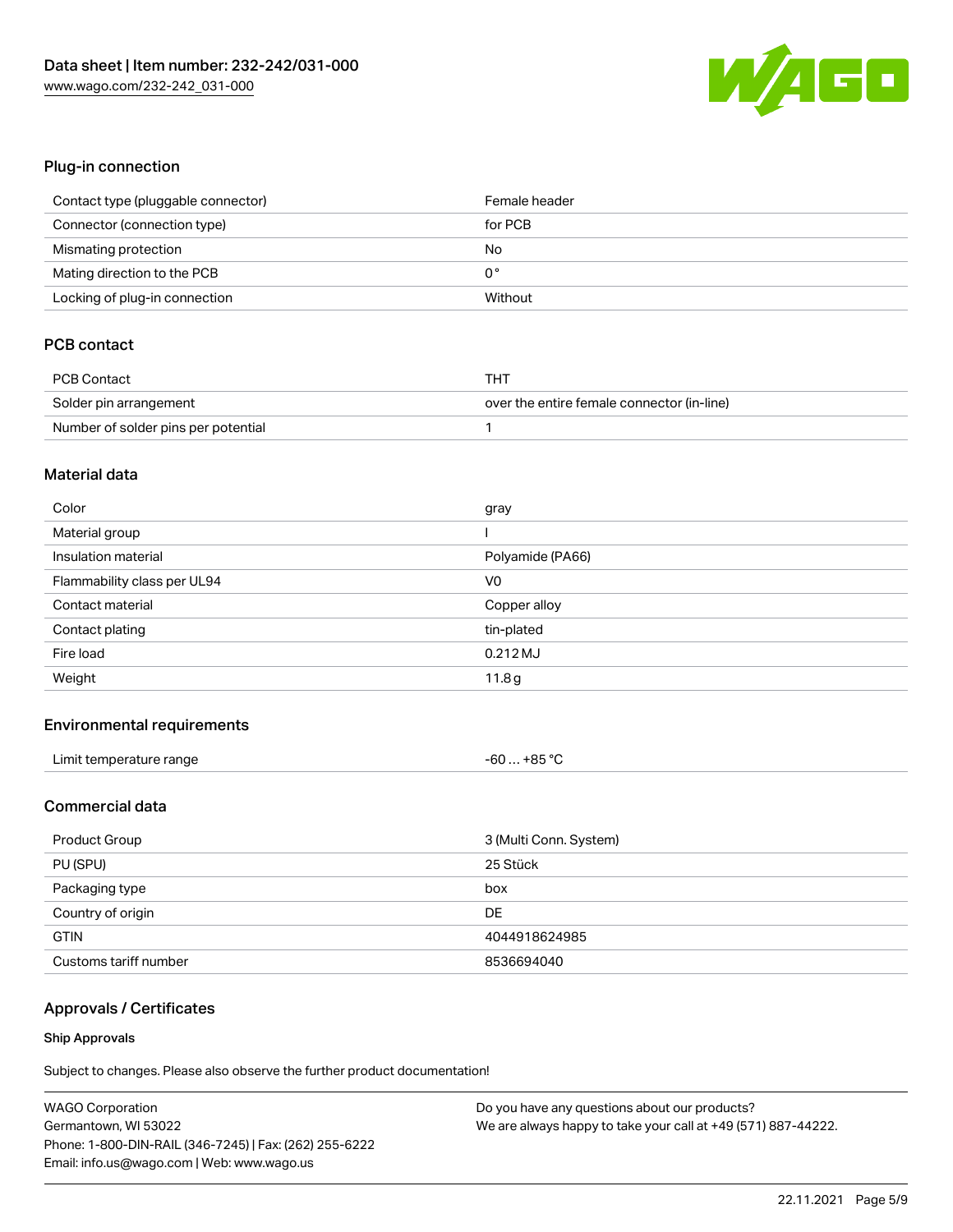



| Logo                     | Approval                                  | <b>Additional Approval Text</b> | Certificate<br>name                 |
|--------------------------|-------------------------------------------|---------------------------------|-------------------------------------|
| ABS                      | <b>ABS</b><br>American Bureau of Shipping | $\overline{\phantom{0}}$        | $19 -$<br>HG15869876-<br><b>PDA</b> |
| <b>BUREAU</b><br>VERITAS | BV<br>Bureau Veritas S.A.                 | IEC 60998                       | 11915/D0 BV                         |
| UL-Approvals             |                                           |                                 |                                     |

|        |                                |                                 | Certificate |
|--------|--------------------------------|---------------------------------|-------------|
| Logo   | Approval                       | <b>Additional Approval Text</b> | name        |
|        | UR                             | <b>UL 1977</b>                  | E45171      |
| J<br>◡ | Underwriters Laboratories Inc. |                                 |             |

# **Counterpart**



Item no.231-612 nem 10.231-612<br>Male connector; 12-pole; Pin spacing 5 mm; gray [www.wago.com/231-612](https://www.wago.com/231-612)

# Optional accessories

| Testing accessories  |                                                                                                                            |                      |
|----------------------|----------------------------------------------------------------------------------------------------------------------------|----------------------|
| Testing accessories  |                                                                                                                            |                      |
|                      | Item no.: 210-136<br>Test plug; 2 mm Ø; with 500 mm cable                                                                  | www.wago.com/210-136 |
|                      | Item no.: 231-661<br>Test plugs for female connectors; for 5 mm and 5.08 mm pin spacing; 2,50 mm <sup>2</sup> ; light gray | www.wago.com/231-661 |
| Mounting             |                                                                                                                            |                      |
| Mounting accessories |                                                                                                                            |                      |
|                      | Item no.: 231-194<br>Self-tapping screw; B 2.2x13, fixing hole 1.8 mm Ø                                                    | www.wago.com/231-194 |
|                      | Item no.: 231-195<br>Screw with nut; M2x12; for fixing element                                                             | www.wago.com/231-195 |

| <b>WAGO Corporation</b>                                | Do you have any questions about our products?                 |
|--------------------------------------------------------|---------------------------------------------------------------|
| Germantown, WI 53022                                   | We are always happy to take your call at +49 (571) 887-44222. |
| Phone: 1-800-DIN-RAIL (346-7245)   Fax: (262) 255-6222 |                                                               |
| Email: info.us@wago.com   Web: www.wago.us             |                                                               |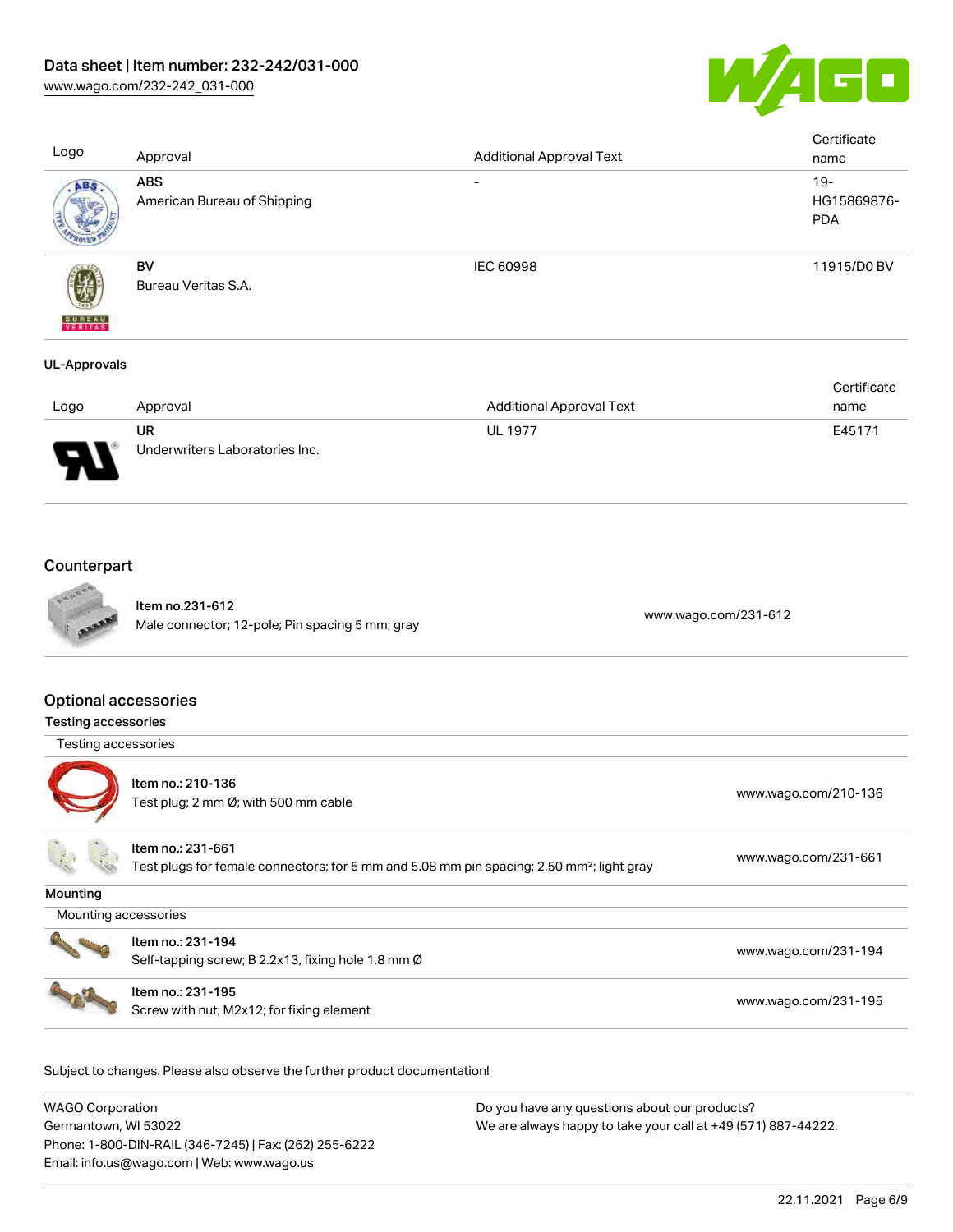

[www.wago.com/231-295](http://www.wago.com/231-295)



Item no.: 231-295 Screw with nut

| 2019 Apr 3                                                                          | pdf<br>2.0 MB                                                                   | Download |
|-------------------------------------------------------------------------------------|---------------------------------------------------------------------------------|----------|
|                                                                                     |                                                                                 |          |
|                                                                                     |                                                                                 |          |
|                                                                                     | <b>URL</b>                                                                      | Download |
|                                                                                     |                                                                                 |          |
|                                                                                     | URL                                                                             | Download |
|                                                                                     | <b>URL</b>                                                                      | Download |
|                                                                                     | <b>URL</b>                                                                      | Download |
|                                                                                     |                                                                                 |          |
| CAx data for your PCB design, consisting of "schematic symbols and PCB footprints", | URL                                                                             | Download |
|                                                                                     |                                                                                 |          |
|                                                                                     |                                                                                 |          |
|                                                                                     | allow easy integration of the WAGO component into your development environment. |          |

Subject to changes. Please also observe the further product documentation!

WAGO Corporation Germantown, WI 53022 Phone: 1-800-DIN-RAIL (346-7245) | Fax: (262) 255-6222 Email: info.us@wago.com | Web: www.wago.us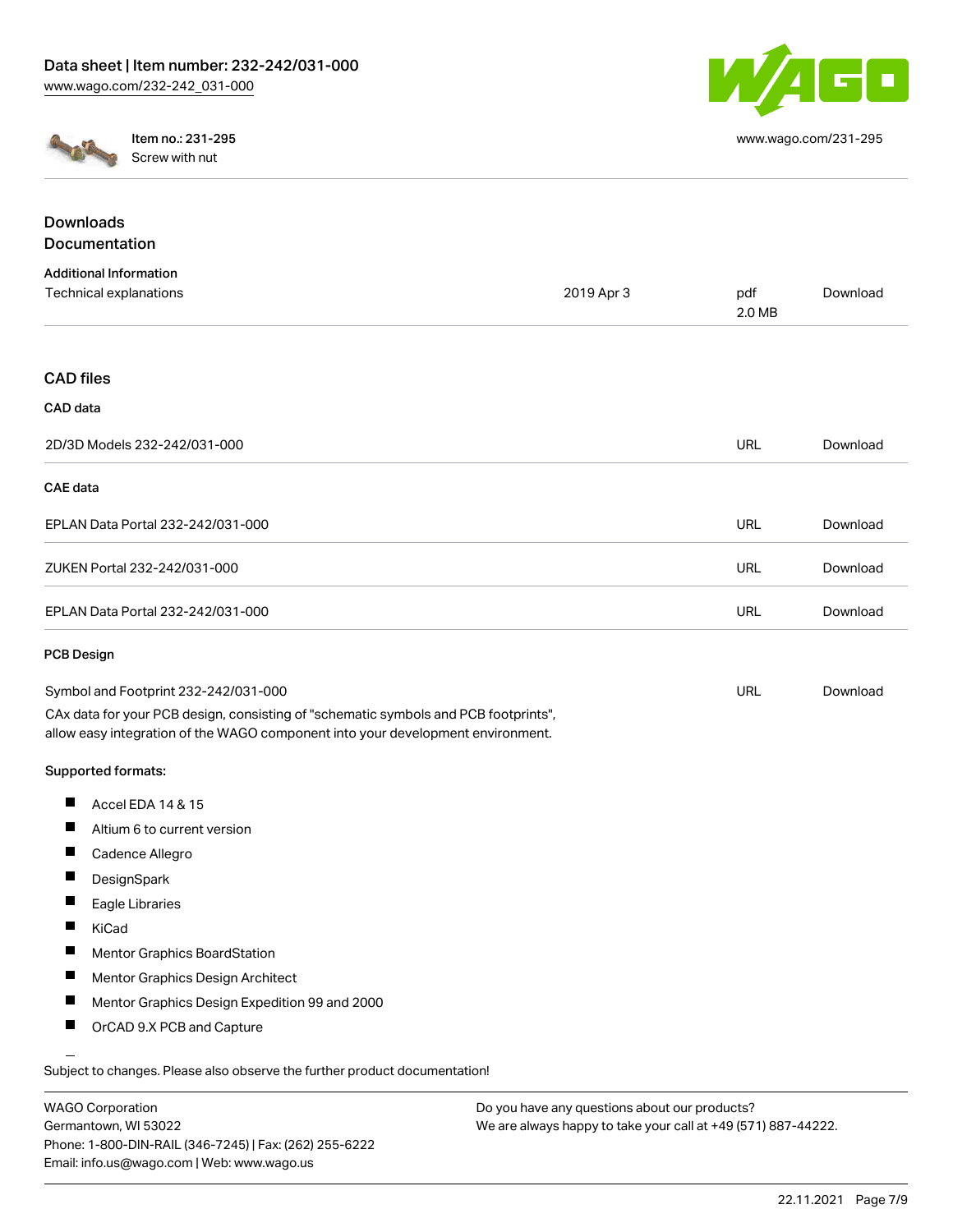W/AGC

- PADS PowerPCB 3, 3.5, 4.X, and 5.X
- $\blacksquare$ PADS PowerPCB and PowerLogic 3.0
- $\blacksquare$ PCAD 2000, 2001, 2002, 2004, and 2006
- $\blacksquare$ Pulsonix 8.5 or newer
- **STL**
- $\blacksquare$ 3D STEP
- $\blacksquare$ TARGET 3001!
- $\blacksquare$ View Logic ViewDraw
- $\blacksquare$ Quadcept
- $\blacksquare$ Zuken CadStar 3 and 4
- $\blacksquare$ Zuken CR-5000 and CR-8000

PCB Component Libraries (EDA), PCB CAD Library Ultra Librarian

# Environmental Product Compliance

#### Compliance Search

Environmental Product Compliance 232-242/031-000 THT female header; angled; Pin spacing 5 mm; 12-pole; clamping collar; 0.6 x 1.0 mm solder pin; gray URL [Download](https://www.wago.com/global/d/ComplianceLinkMediaContainer_232-242_031-000)

#### Installation Notes

Application

Subject to changes. Please also observe the further product documentation!

WAGO Corporation Germantown, WI 53022 Phone: 1-800-DIN-RAIL (346-7245) | Fax: (262) 255-6222 Email: info.us@wago.com | Web: www.wago.us